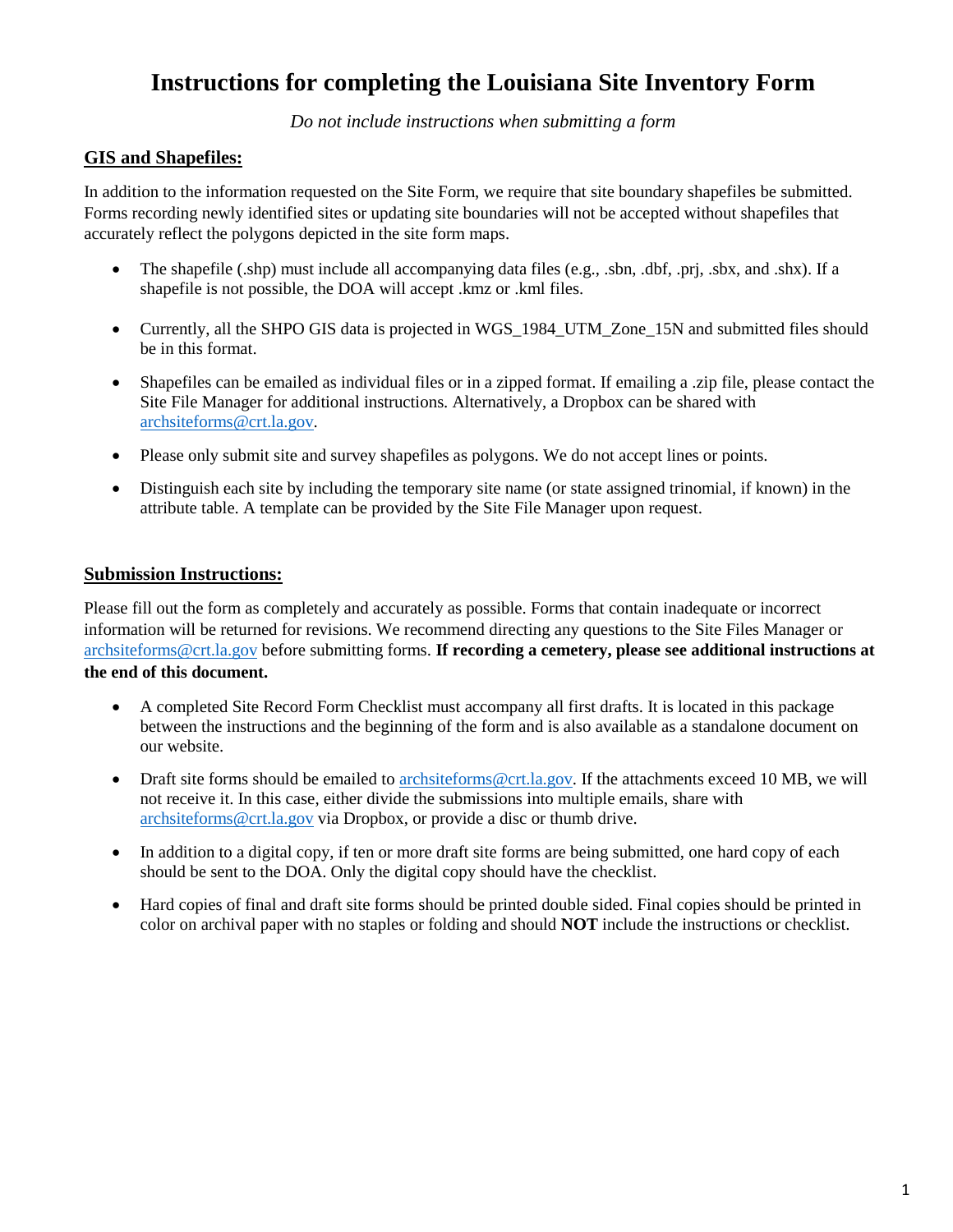## **Filling Out the Form:**

*Specific instructions for completing each section of the form are included below. Please refer to them early and often.*

**Update:** Check this box if this form is an update for a previously recorded site.

**Site Name:** A name by which the site or cemetery may be known. If none is known, it can be left blank or assigned a name by the recorder. If the site form is an update, the old name should be entered here. **Note- there is a separate field for temporary field site numbers.**

**Site Number:** Permanent site trinomial assigned by the DOA. This should be left blank until the number has been assigned.

**Other Site Designations:** This field is for additional names or site numbers by which the site may be known, including historic or colloquial names or site numbers with which the site has been combined.

**Project/Field Site Number:** If a temporary filed or project site number was assigned, enter it here. It should not be the Site Name or Other Site Designation.

**Parish:** Enter the Parish in which the site is located. If it crosses Parish lines, choose the Parish in which the majority of the site falls.

**UTM Coordinates:** Select either 15 or 16 under Zone. Provide the Easting and Northing (without decimals). These should be recorded in WGS\_84 (preferred) or NAD\_83. UTMs provided in NAD\_27 will not be accepted. These coordinates should represent the datum of the site or the site center point if the datum is not in the site boundaries.

#### **Site Condition**

**Present Use and Other Conditions:** Select as many options as needed. If none apply, then leave blank and explain below.

*Notes for potentially complicated categories:*

- "Agriculture" denotes fields that are either plowed or currently planted, orchards are included.
- "Silviculture" denotes areas that are actively managed for the harvest of forest products, as opposed to "Wooded" which is unmanaged tree or forest growth.
- "Fallow" denotes fields that are intended for agricultural use but are actively being fallowed, and therefore have low surface visibility.
- "Heavy Construction" denotes areas that are undergoing large amounts of earth-moving activity.
- "Light Construction" denotes areas where construction is having minimal impact on the ground surface.
- "Heavy Erosion" and "Light Erosion" are subjective; however, deep gullies and absent topsoil would imply that the erosion is more severe.
- "Inundated" implies seasonal or weather-based water coverage. "Submerged" sites are permanently underwater, such as shipwrecks or some once-terrestrial coastal sites.

**Surface Visibility:** Select the most appropriate option to describe the overall ground visibility at the site.

**Site Condition and Setting Narrative:** Room to elaborate on any of the points from the section above. Include current condition and geographic setting, landform type and slope direction, vegetation, nearby sites and water sources. If information is known about future threats, include that here.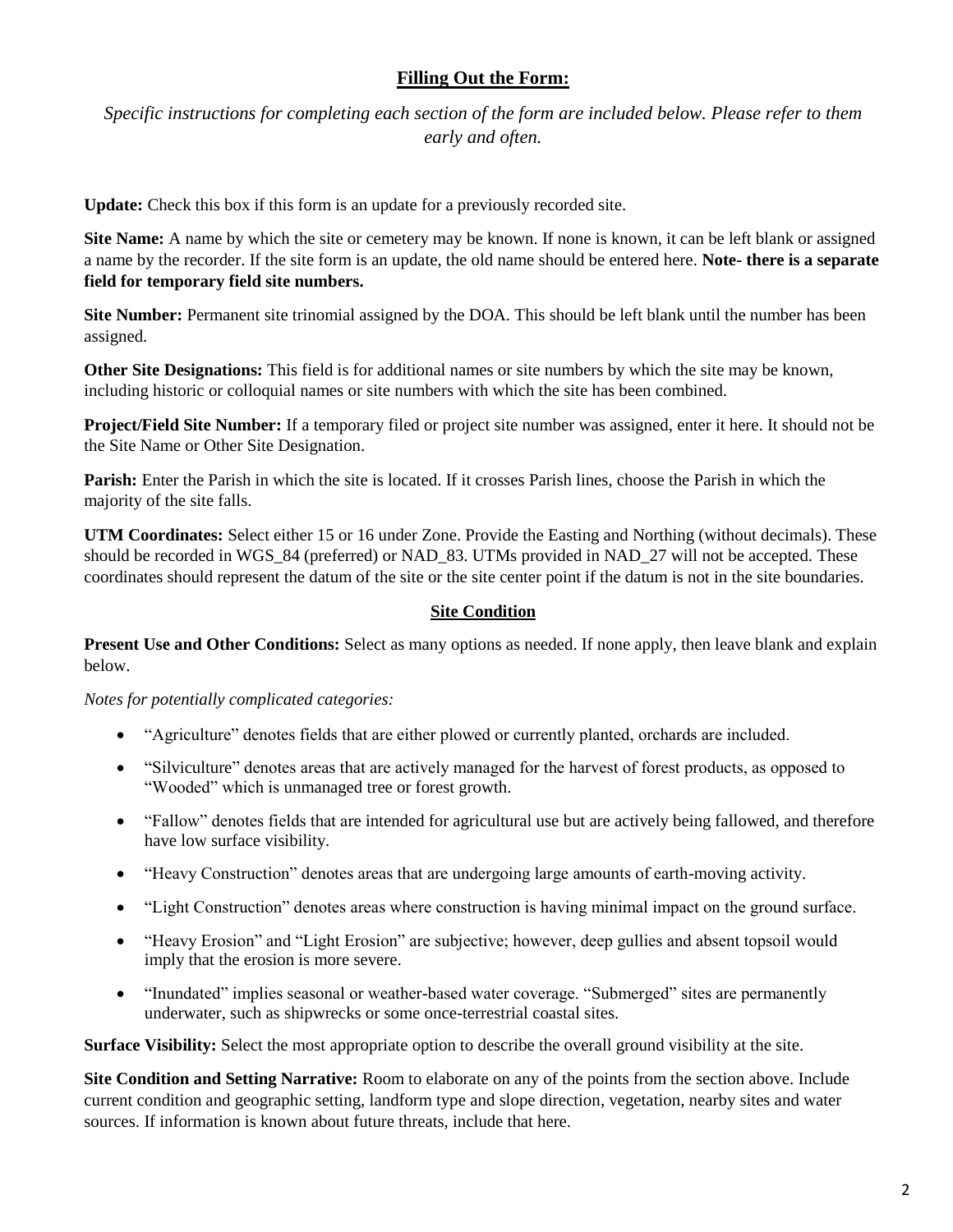## **Site Investigation**

**Nature of Investigation:** Chose the most appropriate investigation type. If none apply, explain in the **Site Investigation Narrative** box provided at the end of the section.

**Fully Delineated?** Choose "Yes" if the site was able to be fully delineated to the DOA's standards. If the site was not delineated beyond the bounds of a survey corridor, due to ground conditions, or for any other reason, Choose "No" and explain further in the Site Investigation Narrative.

**Artifacts Collected?** Select "Yes" if artifacts were collected and "No" if no collection was made.

- Note that a response of "No" should be further discussed in either the Site Investigation Narrative or on the Site Narrative Page, as our standards require that artifacts be collected during site investigations.
- If only a sample of artifacts were collected, the sampling strategy should be further explained in the **Site**  Investigation Narrative or on the Site Narrative Page, as DOA standards require that all subsurface artifacts be collected unless prior consultation .

**Investigation Method(s):** Select as many as are appropriate. Provide numbers and intervals in the Site Investigation Narrative.

**Site Dimensions:** Approximate dimensions of the site in meters (for example: 50 m N/S by 50 m E/W)

**Site Investigation Narrative:** Use this section to include any information relevant to the site investigation that was not addressed in the rest of the section. This should include the number of shovel tests, test units, etc., as well as a brief description of site delineation, testing, or sampling methods. Briefly describe features encountered and depths of cultural deposits. If the investigation was a testing or mitigation project, additional space is provided for more detailed discussion on the Site Narrative Page at the end of the form.

**Site Description:** Select as many as apply. *For updates, only check boxes that apply to the current investigation.* If the level of investigation is unable to reasonably determine a characteristic, use the "unknown" categories rather than guessing.

*Notes for potentially complicated categories:*

#### **Site Characteristics:**

- "Earthwork(s)" denotes any type of human-made (non-mound) earthen structure, either pre- or post-contact.
- "Historic Ruin(s)" denotes the presence of foundations or a collapsed structure on the site.
- "Destroyed" should only be used if the area has been disturbed to the point that a site is no longer present. This characteristic is mainly for site revisits.

#### **Cultural Affiliation:**

 If pottery is present but unidentifiable, and the site lacks other diagnostic artifacts, select "Post-Archaic (UID pottery present).

#### **Site Function:**

- If a site's function cannot be determined from the level of investigation, select "Pre-Contact (unknown)" or "Post-Contact (unknown)." In the case of most Phase I investigations, Pre-Contact site types can be difficult to discern and are better left at "Habitation" or Pre-Contact (unknown)."
- In the case of farmsteads- if the home site has been identified, "Residence" should also be selected. Sites can also be categorized as both "Urban" and "Residence."

#### **Description of Material:**

 The items in the right column are mostly of Historic-period artifacts; however, with the exception of "Pottery (non-American Indian), they may be applied to Pre-Contact artifacts as well.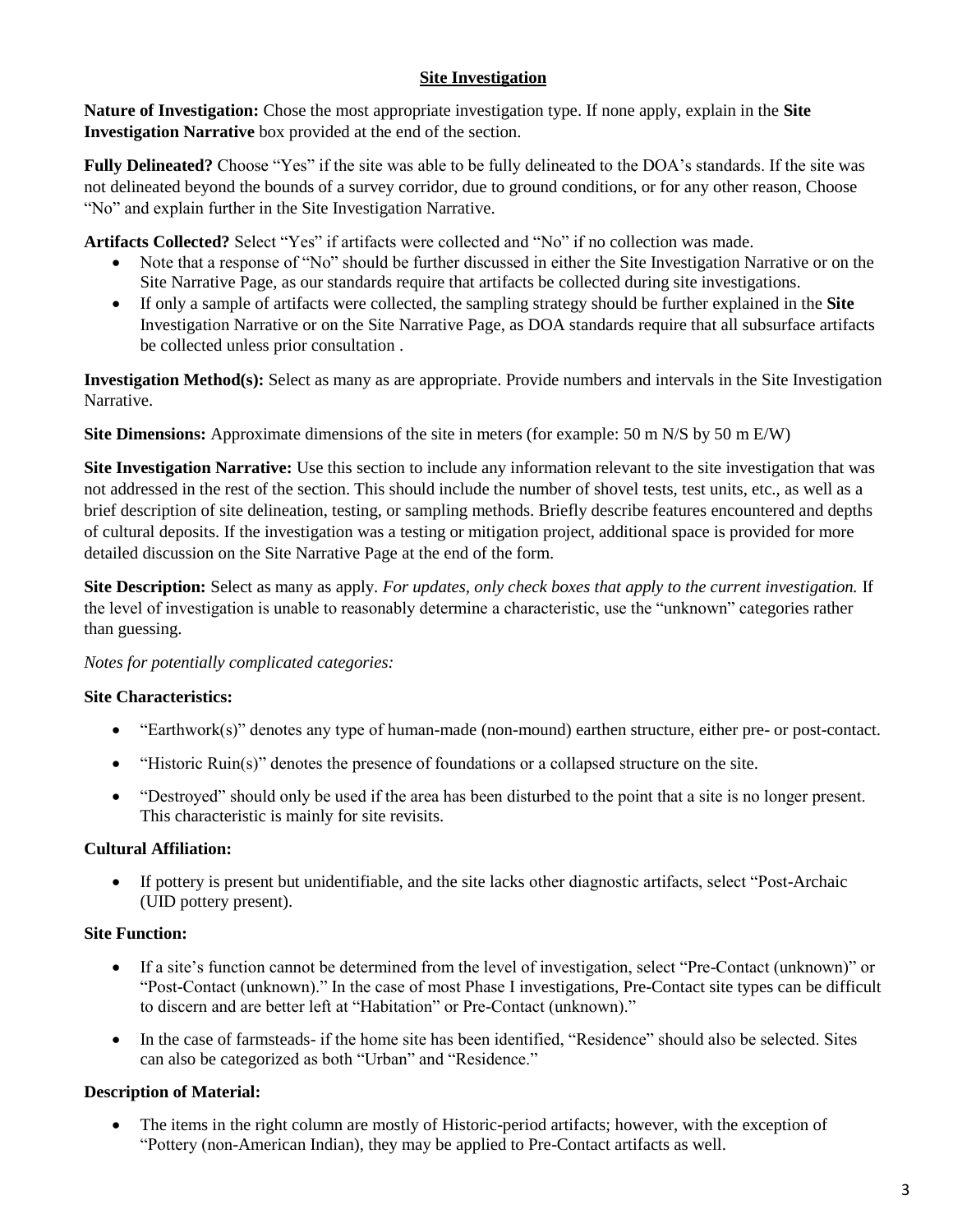**Artifact Description Narrative:** Provide a brief description of the cultural materials that were collected or observed at the site. Numbers/amounts are not required, but types and cultural affiliations should be included, if known (for example, "pearlware" rather than "historic ceramics"). If no artifacts were observed, enter "None Observed."

#### **Curation:**

**Collection Type:** Regardless of whether artifacts were collected, documents were produced that will need to be curated. If artifacts were not collected, select "Records Only." If both artifacts and associated records will be curated, select "Artifacts and Associated Records." If "Other" is selected, explain below under **Additional Information.**

**Permanent Disposition of Artifacts:** This drop-down is to indicate if the artifacts will ultimately reside with the Division of Archaeology, the landowner, or elsewhere. If they will be curated elsewhere, please explain in the **Additional Information** box.

**Permanent Disposition of Records:** This drop-down is to indicate if the records will ultimately reside with the Division of Archaeology, the landowner, or the Federal Agency. If they will be curated elsewhere, please explain in the **Additional Information** box.

#### **Records:**

**Date:** The date the site form was filled out. If much later than the date the site was visited, enter both.

**Form Completed By:** Name of individual who completed the site form.

**Contractor/Organization Name and Contact Info:** Enter the name, address, phone number, and/or email address of the contract firm or other institution managing the investigations. If no company or institution is affiliated, enter "Independent"

**Owner/Tennant Address or Contact info:** If known, enter the name and phone number and/or address of the landowner (preferably) or tenant.

**Informant Address or Contact Info:** Enter the name and contact info of any informants who assisted in identifying or locating the site.

**Report Title:** If a report will be generated that discusses the current investigations at the site, enter the title, date (year) and authors here. If the title is not yet known or no report will be produced, enter "no report" or "unknown."

**Report Number:** This will be added by the Division staff.

**Additional References:** If any other reports or publications were referenced or used in the form, enter them here.

**Instructions for Reaching the Site:** Provide a brief description of how to reach the site beginning at an intersection and referencing roadways and distances.

#### **Site Narrative Page:**

Although this section should not be a full write up as required in a report, it should allow researchers to understand how a site was discovered, delineated, and interpreted. Use this section to elaborate on details from earlier sections so that the level of investigation, types (not necessarily numbers) of artifacts recovered, site delineation, site conditions and future threats are clearly understood. Describe representative soils profiles (including Munsell designations) and artifact/feature depths. If historical maps and aerials were consulted, include that information here. If methodological changes were necessary due to ground conditions, this is where justification should be provided, as well as a discussion of any other special circumstances. **If the investigation was at the Phase II or III level, more in-depth discussion on field methods, results, and interpretation should be entered here.**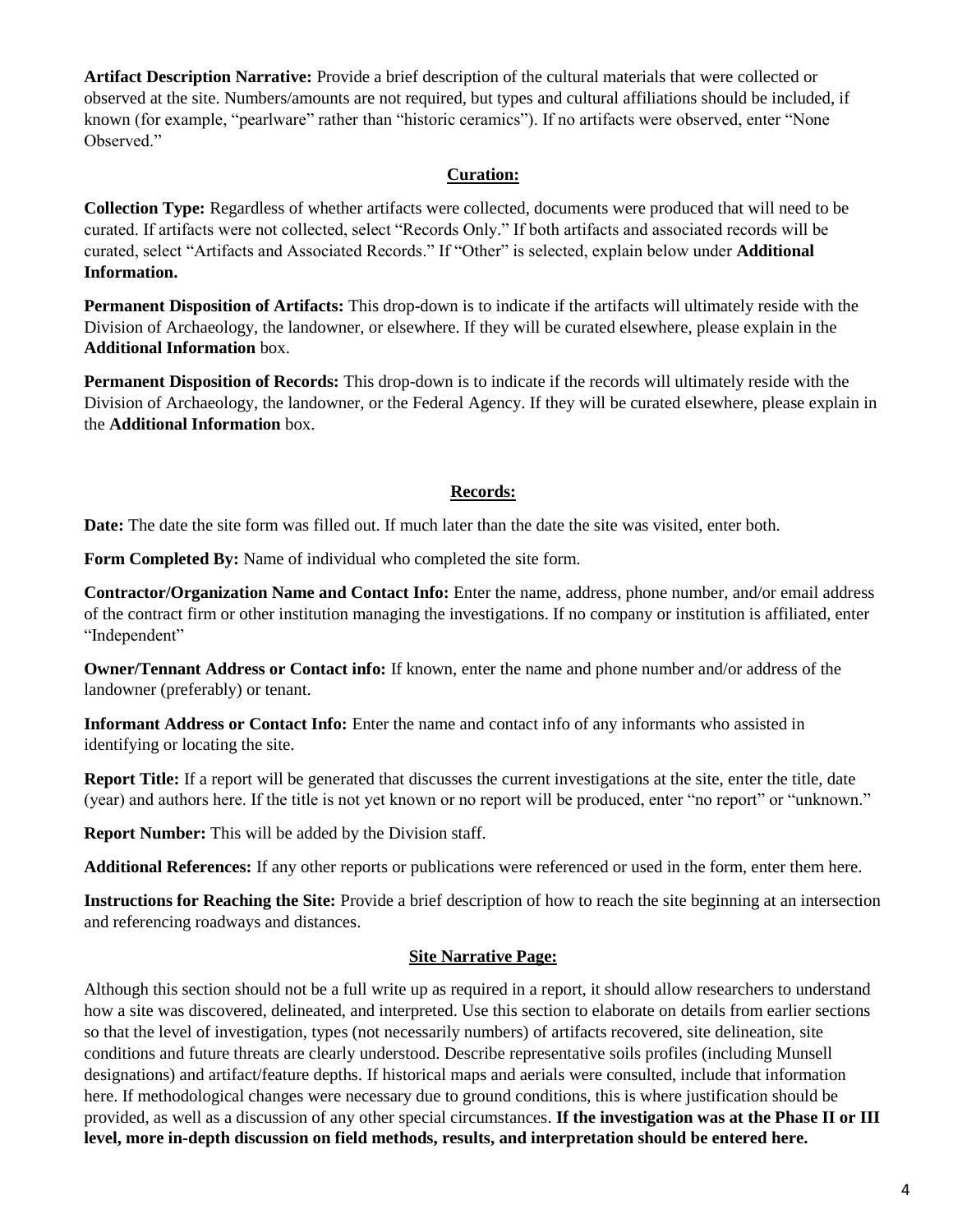## **Map/Photograph Pages**

All maps **must** include:

- A north arrow that is clearly visible.
- A clearly visible scale bar that is set to a reasonable and appropriate interval.
- A callout labeling the site that the form is recording. This is particularly important when the map includes a number of other sites.
- A legend that includes all of the features shown on the maps.

## **USGS 7.5' Quadrangle Map:**

- The USGS topographic map used should be the most recent HTMC (Historical Topographic Map Collection) quadrangle available rather than the newer US Topo collection. US Topo maps lack a number of important features such as buildings, remote roads, power corridors, cemeteries, etc. For more information, see the USGS's explanation [here.](https://www.usgs.gov/faqs/why-are-there-no-power-lines-pipelines-libraries-trails-etc-us-topo-maps?qt-news_science_products=0#qt-news_science_products)
- Should be zoomed in enough to see the site location, but should also show the landforms the site is on and near (between 1:10,000 and 1:24,000). If possible, it should have some landmarks visible such as towns, bayous, or highways.
- Include any other previously recorded sites that are present at the map's extent, if applicable.
- Show the project boundary/Area of Potential Effects.

## **Aerial Photograph:**

- This image should be zoomed in enough to clearly show the site boundaries and shape and nearby features on the landscape, but not so much that the image is pixelated and blurry. Typically between 1:500 and 1:1,000, though this will depend greatly on site size and aerial resolution.
- The site outline should use a hollow polygon and no engineering or survey layers that obscure the imagery should be visible unless they are relevant to the map.
- Shovel tests locations are encouraged to be shown.
- Cite the source of the aerial imagery and the year that it was captured.

## **Site Sketch Map:**

The sketch map is meant to show natural and cultural features that may or may not be visible on the aerial and topo maps. These features include (but are not limited to) trees/treelines, fence lines, gullies, looters' pits, pushpiles, roads, drainages, wetlands, and building foundations. Additionally, it should show excavation units and shovel tests (both inside and outside of the site boundaries).

- Aerial imagery is **not** acceptable as a basemap in almost all cases, as features that are no longer extant may be present and shadows, trees, buildings, etc. often obscure relevant features. Contours or a blank background are generally preferred.
- Show the survey boundary if the site is near or on it. Undelineated boundaries should be indicated.
- Features shown on the sketch map should be drawn to scale as much as possible. It is acceptable to draw the map by hand and digitize it later.
- If using GPS (strongly recommended), long linear features should be walked taking continuous points. Corner points can be taken for straight-sided features such as structures.
- For larger sites or block excavations, multiple maps or insets may be needed to show feature locations as they appear in block units.
- If artifacts were concentrated in particular areas, these should be indicated.
- An easy way to show positive and negative tests is with an open or closed circle. If cultural features and surface scatters were identified, show these as well.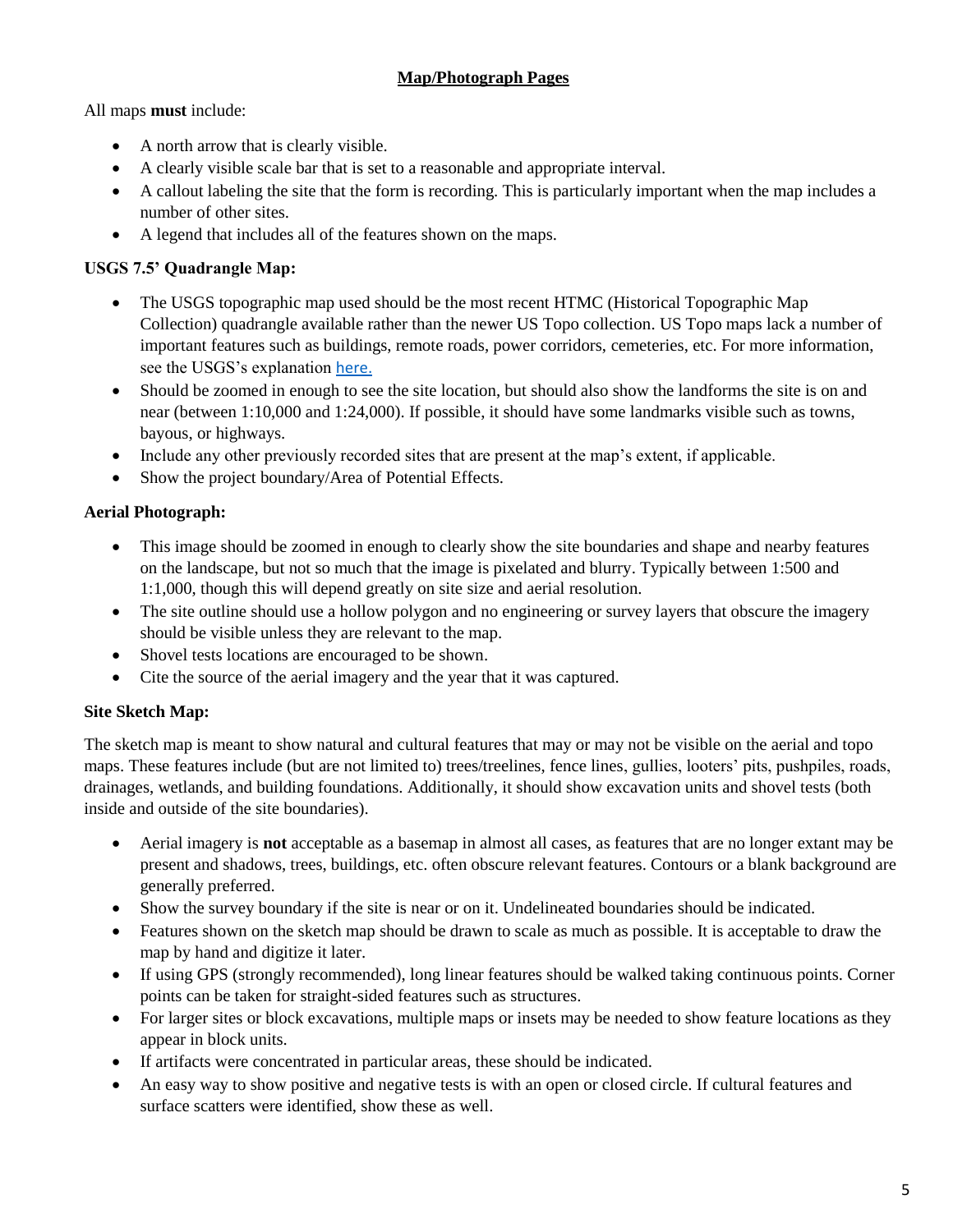**Photograph Pages:** At least one clear overview photograph of the site with the direction the photographer is facing and date of the photograph. Additional overview and artifact photographs are welcome and may be requested.

#### **Cemetery Recordation Instructions:**

If the site form is recording a cemetery as all or part of a site, include the following, if possible, on the **Site Narrative Page:**

- Approximate number of interments.
- Date of oldest and most recent interment to the best of the recorder's ability to determine this
- If the cemetery is currently active.
- If the cemetery is currently maintained.
- GNIS number, if known/assigned. GNIS feature search is available through the USGS, and can be found at the following website: [https://geonames.usgs.gov/apex/f?p=138:1:16679357274572::NO:](https://geonames.usgs.gov/apex/f?p=138:1:16679357274572::NO)::
- Many otherwise unrecorded cemeteries are listed on Find-a-Grave with interment numbers and tombstone dates. When identifying a cemetery, it's a resource worth checking:<https://www.findagrave.com/cemetery>